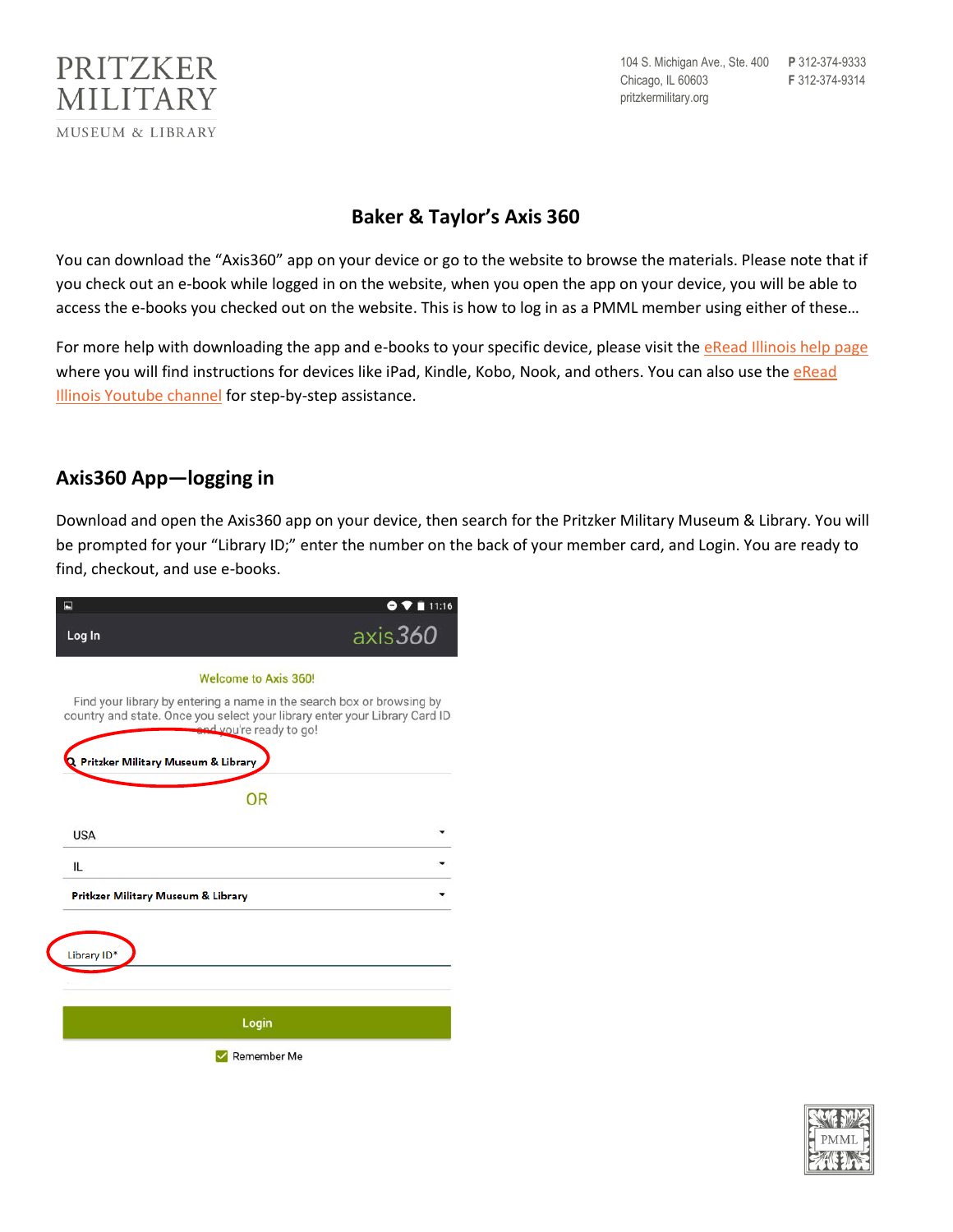

## **Website—logging in**

## Visit [http://pmml.axis360.baker-taylor.com](http://pmml.axis360.baker-taylor.com/)



Once at the website, click "Login" in the upper right corner.



Type in your member number and click "Login."